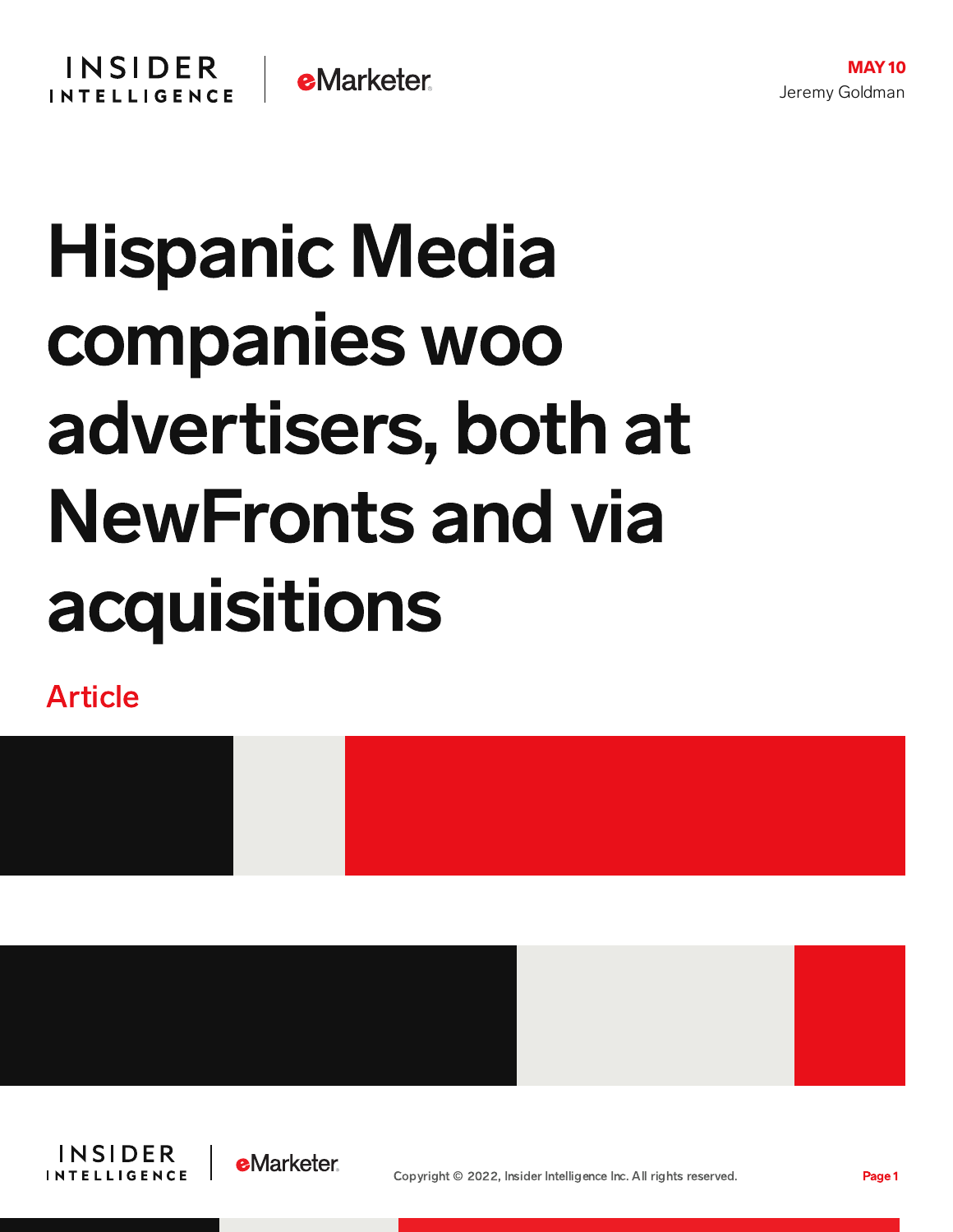A note on language: "Hispanic" refers to someone who comes from or has <sup>a</sup> background in <sup>a</sup> Spanish-speaking country. This article discusses Hispanic consumers who reside in the US.

The trend: Media entities are aiming to woo Hispanic consumers.

- TelevisaUnivision is acquiring Pantaya, the Spanish-language streaming platform, to expand its ad-supported video-on-demand (AVOD) ViX platform.
- At last week's NewFronts, Canela Media, Estrella Media, and newcomer Nuestra.TV vied to show advertisers why they are safe destinations to place major ad buys.

ViX ascendant: Last month, TelevisaUnivision launched ViX, a combination of Univision's PrendeTV and Televisa's Blim TV.

- Pantaya had approximately 900,000 subscribers as of April 2021. Adding those users can help TelevisaUnivision with content for its ViX+ service.
- Consolidation of the market for specific demographics should allow TelevisaUnivision to charge more for ads.

Hispanic DEI: At last week's IAB NewFronts, presentations focused on content for diverse audiences.

- Canela.TV's upcoming content includes a docuseries on a perilous immigrant trip to the US to a reality dating show in which the "abuela" (grandmother) chooses her grandchild's mate. CEO **Isabel Rafferty Zavala** said the show illustrates that there is no such thing as a "generic" Hispanic viewer: "The Latin viewer comes in many flavors [including] Afro-Latinos, Hispanic Americans, immigrants, and many more."
- Estrella Media's offerings include its hit "Rica Famosa Latina," though episodes will initially air on digital in Q3. The company's "MasterChef Latinos" will return for a second season with a new digital-exclusive content series, and the "Tengo Talento, Mucho Talento" franchise will also feature exclusive digital material. René Santaella, chief of Estrella Digital and Streaming, expects streaming viewership to expand 25% this year, reaching 1.3 billion minutes of streaming a month.
- Adsmovil, a Hispanic mobile advertising and digital media firm, has launched Nuestra.TV, its first-ever ad-supported streaming video service aimed at "bicultural, bilingual" Hispanic viewers, including English and Spanish content from the US, Latin America, and Spain.

**INSIDER** 

**INTELLIGENCE** 

**e**Marketer